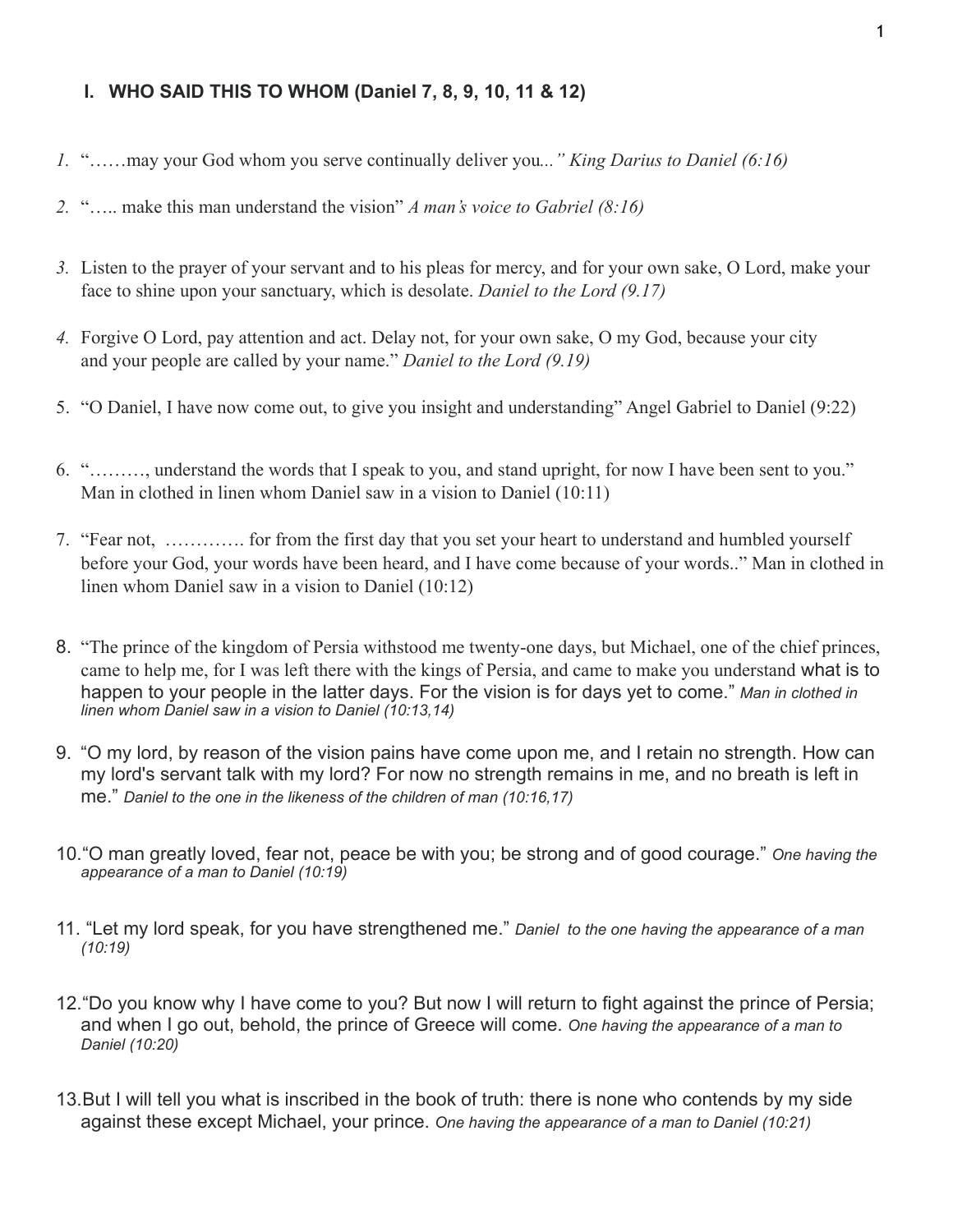- 14.Then a mighty king shall arise, who shall rule with great dominion and do as he wills. *One having the appearance of a man to Daniel (11:3)*
- 15.And as soon as he has arisen, his kingdom shall be broken and divided toward the four winds of heaven, but not to his posterity, nor according to the authority with which he ruled, for his kingdom shall be plucked up and go to others besides these. *One having the appearance of a man to Daniel (11:4)*
- 16. "How long shall it be till the end of these wonders?" *Someone said to the man clothed in linen Dan(12:6)*
- 17."O my lord, what shall be the outcome of these things?" *Daniel to the man clothed in linen Dan(12:8)*

## *II. WHO AM I (Daniel 7, 8, 9, 10, 11 & 12)*

- *1.* "I saw in my vision by night, and behold, the four winds of heaven were stirring up the great sea. *Daniel (7:2)*
- *2.* I was lifted up from the ground and made to stand on two feet like a man, and the mind of a man was given to me. *Lion (7:4)*
- *3.* I had three ribs in my mouth between my teeth; and it was told, 'Arise, devour much flesh.' *Bear (7:5)*
- *4.* I had four heads, and dominion was given to me. *Leopard (7:6)*
- *5.* I had eyes like the eyes of a man, and a mouth speaking great things. *Horn (7:8)*
- *6.* My clothing was white as snow, and the hair of his head like pure wool. *Ancient of Days (7:9)*
- *7.* My spirit within me[[a\]](https://www.biblegateway.com/passage/?search=daniel+7.15&version=ESV#fen-ESV-21949a) was anxious, and the visions of my head alarmed me. *Daniel (7:15)*
- *8.* I was in Susa the citadel, which is in the province of Elam. And I saw in the vision, and I was at the Ulai canal. *Daniel (8:2)*
- *9.* I came from the west across the face of the whole earth, without touching the ground. *Goat (8:5)*
- *10.* I fell into a deep sleep with my face to the ground. *Daniel (8:18)*
- *11.* We are the kings of Media and Persia. *Two horns of the ram (8:20)*
- *12.*I am the king of Greece. *Goat (8:21)*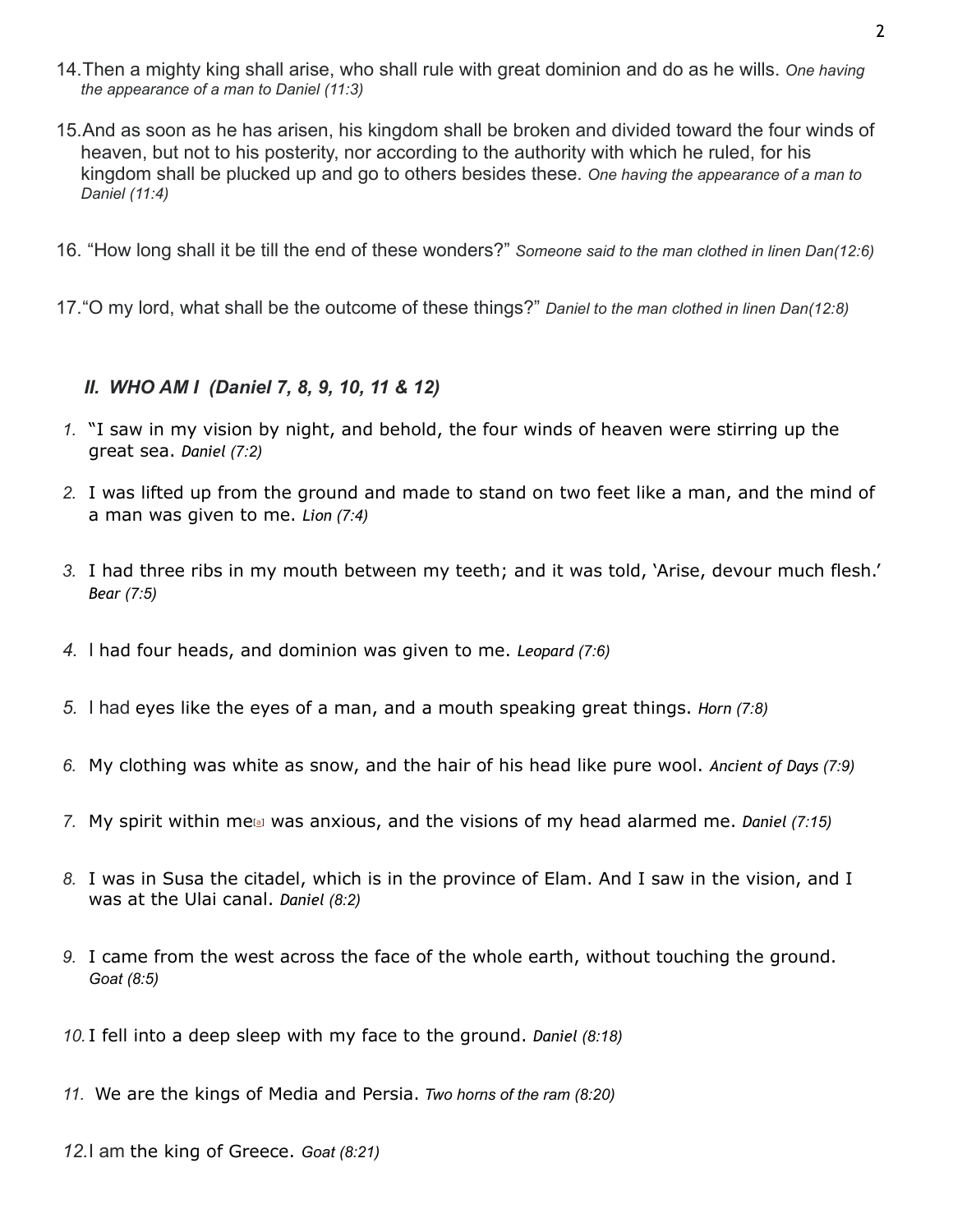- *13.* I am the son of Ahasuerus, by descent a Mede, who was made king over the realm of the Chaldeans. *Darius (9:1)*
- *14.*I mourned for three weeks. I ate no delicacies, no meat or wine and I did not anoint myself for full three weeks. *Daniel (10:2,3)*
- *15.*I alone saw the vision, for the men who were with me did not see the vision….*. Daniel (10:7)*
- *16.*I was left alone and saw this great vision, and no strength was left in me. *Daniel (10:8)*
- 17.I fell on my face in deep sleep with my face to the ground. *Daniel (10:9)*
- 18.In the first year of Darius the Mede, I stood up to confirm and strengthen him. *Angel one having the appearance of a man(11:1)*
- *19.* But she shall not retain the strength of her arm, and he and his arm shall not endure, but she shall be given up, and her attendants, he who fathered her, and he who supported her in those times. (Who is the she referred to here?. *She is the daughter of the king of the south (11:6)*
- 20. "His sons shall wage war and assemble a multitude of great forces, which shall keep coming and overflow and pass through, and again shall carry the war as far as his fortress." (Whose sons are being referred to?) *He is the king of the north (11:9,10)*
- 21. And he shall return to his land with great wealth, but his heart shall be set against the holy covenant. And he shall work his will and return to his own land. (Who is the he referred to here?) *He is the king of the north (11:28)*
- *22.* I am the Prince who is in charge of the people of Israel. *Michael (12:1)*
- 23.Then I, looked, and behold, two others stood, one on this bank of the stream and one on that bank of the stream. *Daniel (12:5)*
- 24.…………he raised his right hand and his left hand toward heaven and swore by him who lives forever that it would be for a time, times, and half a time, and that when the shattering of the power of the holy people comes to an end all these things would be finished. (Who is the he referred to here?) *He is the man clothed in linen (12:7)*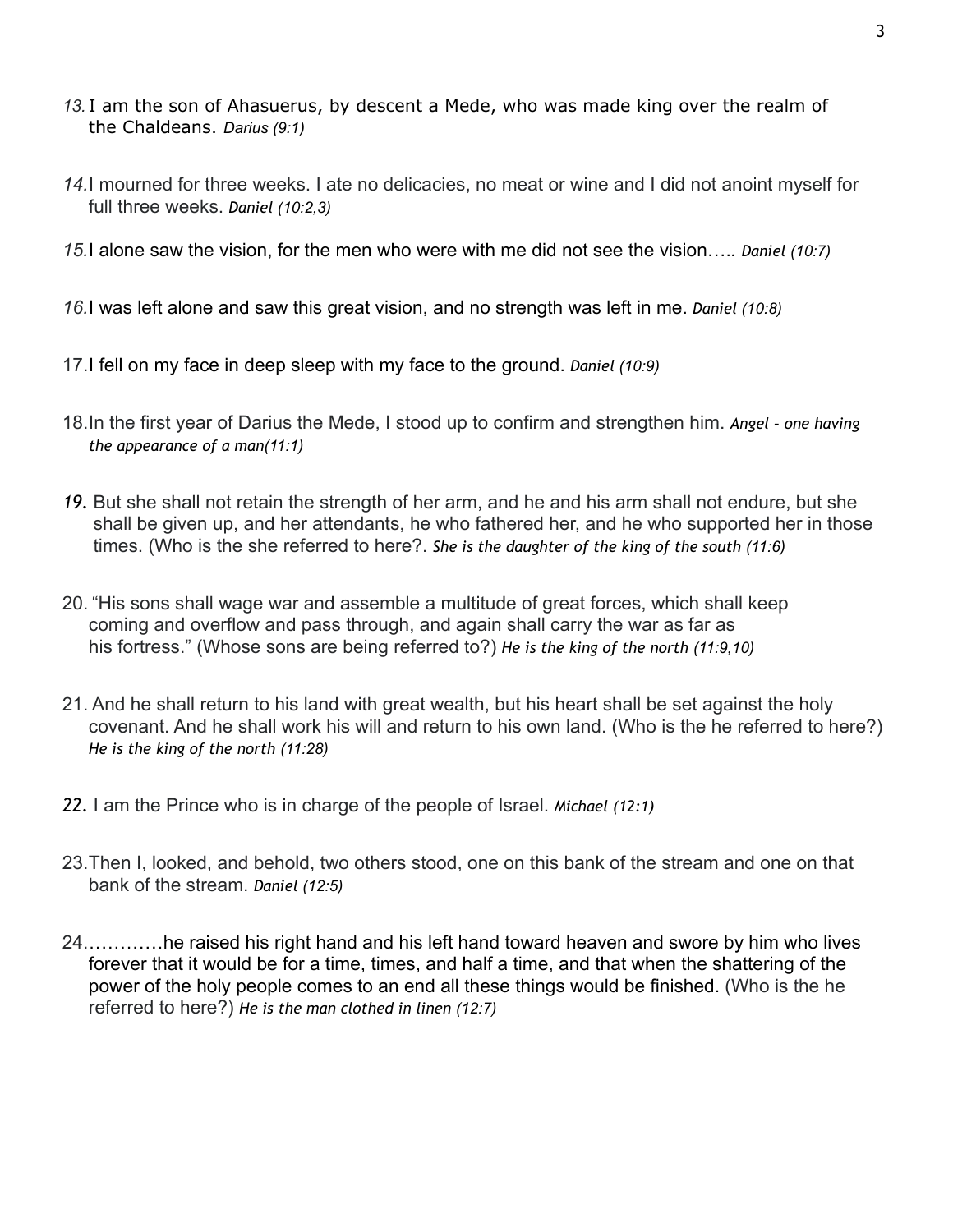# **III. MATCH THE FOLLOWING**

## **A. Daniel 7, 8, 9**

| 1                       | Belshazzar                | $\mathbf A$ | Wings of an eagle                                   |
|-------------------------|---------------------------|-------------|-----------------------------------------------------|
| $\overline{2}$          | Lion                      | B           | In the province of Elam                             |
| 3                       | Bear                      | $\mathbf C$ | King of Babylon                                     |
| $\overline{\mathbf{4}}$ | Leopard                   | D           | Crossing the whole earth without touching<br>ground |
| 5                       | Ancient of days           | E           | Ram                                                 |
| 6                       | Citadel of Susa           | F           | Three ribs in its mouth                             |
| $\overline{7}$          | Ram                       | G           | Goat                                                |
| 8                       | Goat                      | Н           | Clothing was as white as snow                       |
| 9                       | King of Greece            | I           | Standing beside the Ulai canal                      |
| 10                      | Kings of Media and Persia | $\bf J$     | Four wing like those of a bird                      |

*Answers - 1-C ; 2-A ; 3-F ; 4-J ; 5-H ; 6-B ; 7-I ; 8-D ; 9-G 10-E* 

# **Daniel 10, 11 & 12**

| 1                       | Michael                         | $\mathbf A$ | Kingdom of Greece will be divided into                                                       |
|-------------------------|---------------------------------|-------------|----------------------------------------------------------------------------------------------|
| $\overline{2}$          | Place where the ships came from | B           | Number of days when the people who wait<br>and arrive will be blessed.                       |
| 3                       | Four winds of heaven            | $\mathbf C$ | Number of days the Prince of the kingdom<br>of Persia withstood the man clothed in<br>linen. |
| $\overline{\mathbf{4}}$ | 1290                            | D           | Chief Angel on the side of Israel                                                            |
| 5                       | 1335                            | E           | Kittim                                                                                       |
| 6                       | $\overline{2}$                  | F           | Daniel                                                                                       |
| $\overline{7}$          | <b>Tigris</b>                   | G           | Number of angels Daniel sees speaking to<br>the man clothed in linen.                        |
| 8                       | Gold from Uphaz                 | H           | Man clothed in linen                                                                         |
| 9                       | Man greatly loved.              | I           | Number of days when the burnt offering<br>will be taken away.                                |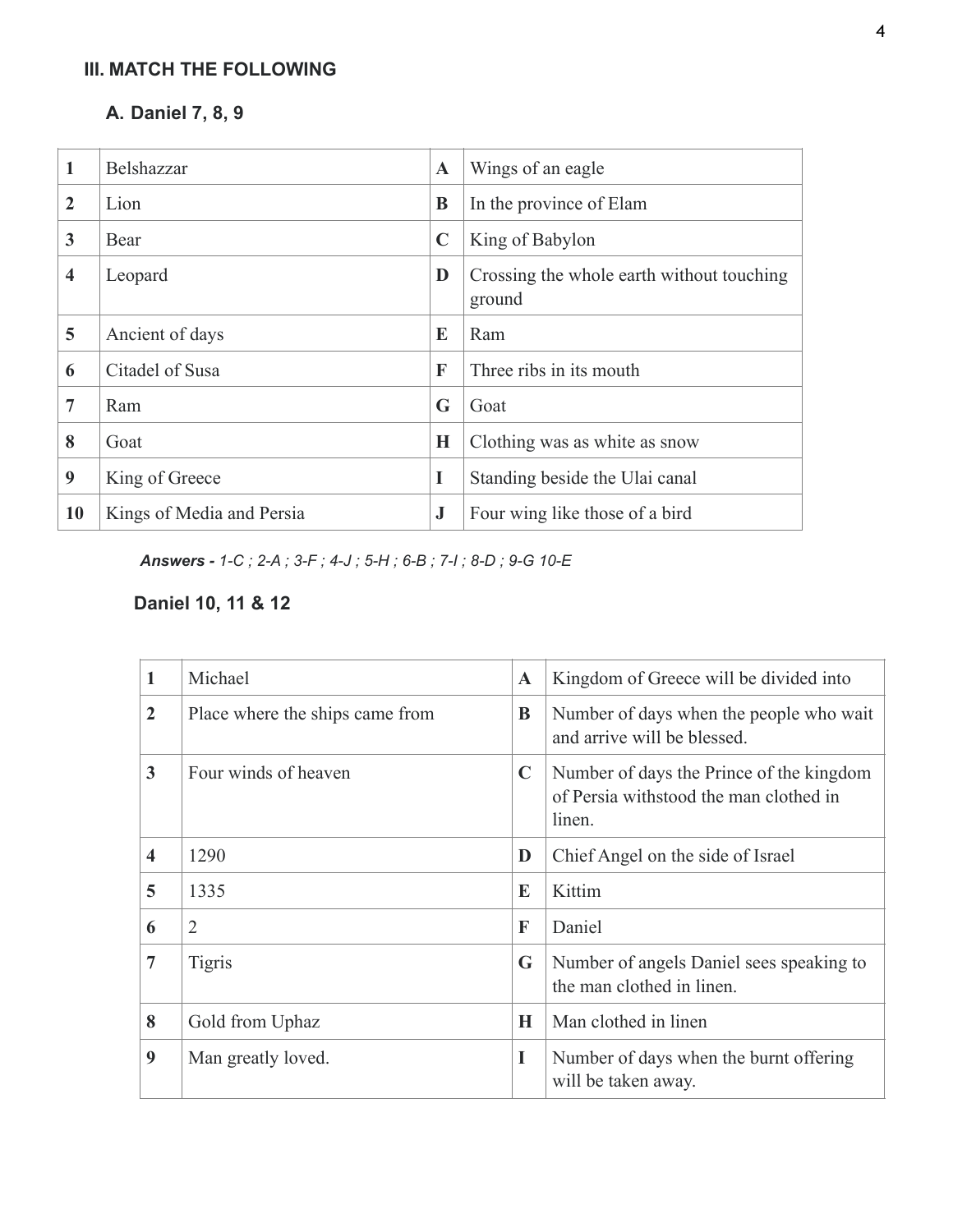|  | River near which Daniel met the man<br>clothed in linen |
|--|---------------------------------------------------------|
|  |                                                         |

*Answers - 1-D ; 2-E ; 3-A ; 4-I ; 5-B ; 6-G ; 7-J ; 8-H ; 9-F; 10-C* 

## **B. People and meanings (Daniel whole chapter)**

| 1                       | Daniel            | $\mathbf{A}$ | <b>Belshazzar</b>                                                    |
|-------------------------|-------------------|--------------|----------------------------------------------------------------------|
| $\overline{2}$          | Hananiah          | $\bf{B}$     | Your kingdom will be divided and given<br>to Medes and Persians      |
| 3                       | Mishael           | $\mathbf C$  | Appointed to destroy the wise men of<br>Babylon                      |
| $\overline{\mathbf{4}}$ | Azariah           | D            | the chief eunuch                                                     |
| 5                       | Ashpenaz          | E            | Shadrach                                                             |
| 6                       | Arioch            | F            | <b>Belteshazzar</b>                                                  |
| 7                       | The Chaldean King | G            | Darius                                                               |
| 8                       | Peres             | H            | the ram was standing in its banks                                    |
| 9                       | Mene              | I            | Abednego                                                             |
| 10                      | Tekel             | $\bf J$      | God has numbered the days of your<br>kingdom & brought it to an end. |
| 11                      | The Mede          | $\mathbf K$  | You have been weighed in the<br>balances and found wanting.          |
| 12                      | Ulai              | L            | Meshach                                                              |

*Answers - 1-F ; 2-E ; 3-L ; 4-I ; 5-D ; 6-C ; 7-A ; 8-B ; 9-J; 10-K; 11-G; 12-H* 

# **C. Time and Events (Daniel whole chapter)**

| $3rd$ year of king of Judah (1:1)             | A           | Daniel's vision of four beasts                                                                                    |
|-----------------------------------------------|-------------|-------------------------------------------------------------------------------------------------------------------|
| Tested for $10 \text{ days}(1:12)$            | B           | Daniel's prayer for his people                                                                                    |
| Till the 1st year of Cyrus $(1:21)$           | $\mathbf C$ | From the time the regular burnt offering<br>is taken away and the abomination that<br>makes desolation is set up. |
| The 2nd year of reign of<br>Nebuchadnezzar(2) | D           | When his mind remains changed from that<br>of a man into that of a beast.                                         |
| In the first year of Belshazzar(7)            | E           | For 21 days                                                                                                       |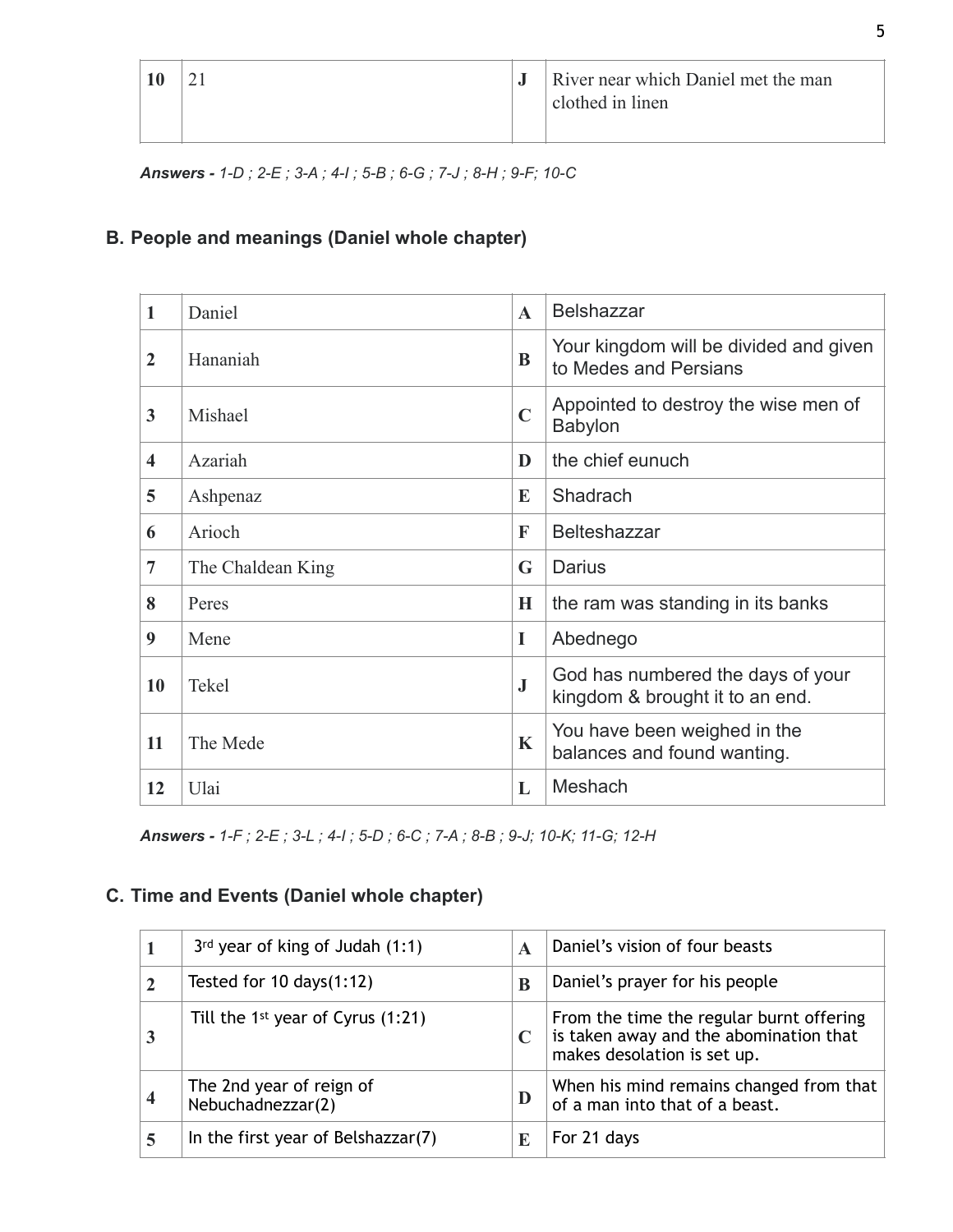| 6              | In the first year of Darius, son of<br>Ahasueras(9)    | $\mathbf{F}$ | Daniel's terrifying vision of a man.                         |
|----------------|--------------------------------------------------------|--------------|--------------------------------------------------------------|
| $\overline{7}$ | The prince of king of Persia withstood<br>me(10:13)    | G            | Daniel and his friends' diet.                                |
| 8              | There shall be $1290 \text{ days}(12:11)$              | H            | Nebuchadnezzar's dream and<br>interpretation                 |
| 9              | In the third year of Cyrus the king of<br>Persia(10)   | I            | Daniel taken captive to Babylon                              |
| 10             | Let seven periods of time pass<br>over(4:16)           | $\bf J$      | Daniel's vision of Ram and Goat                              |
| 11             | Seventy years must pass(9:2)                           | $\mathbf K$  | Before the end of desolation of Jerusalem                    |
| 12             | After Sixty Two weeks of reconstruction<br>of the city | L            | Daniel remains captive in Babylon                            |
| 13             | In the 3rd year of the reign of King<br>Belshazzar     | M            | The anointed one shall be cut off and<br>shall have nothing. |

*Answers - 1-I ; 2-G ; 3-L ; 4-H ; 5-A ; 6-B ; 7-E ; 8-C ; 9-F; 10-D; 11-K; 12-M; 13- J* 

### **IV. FILL IN THE BLANKS (Daniel 10, 11 & 12)**

1. As for the rest of the beasts, their dominion was taken away, but their lives were prolonged for a

\_\_\_\_\_\_\_\_\_\_\_\_\_\_\_\_\_\_\_\_\_\_and a \_\_\_\_\_\_\_\_\_\_\_\_\_\_\_\_\_\_\_\_\_\_\_ (7:12).

2. And  $I_1$  \_\_\_\_\_\_\_\_\_\_\_\_\_, was overcome and lay sick for some days.  $(8:27)$ .

3. In the first year of Darius the son of \_\_\_\_\_\_\_\_\_\_ , by descent a Mede, who was made king over the realm of the Chaldeans. (9:1).

4. O Lord the great and awesome God, who keeps \_\_\_\_\_\_\_\_\_\_\_\_\_\_\_\_\_\_\_\_\_\_\_\_\_\_\_\_ and with those who love Him and keeps His commandments  $(9:4)$ 

- 5. To the Lord our God belongs\_\_\_\_\_\_\_\_\_\_\_\_\_\_\_\_\_\_\_\_\_\_\_\_\_\_\_ and \_\_\_\_\_\_\_\_\_\_\_\_\_\_\_\_\_\_\_\_\_ for we have rebelled against Him.  $(9:9)$ .
- 6. "And the \_\_\_\_\_\_\_\_\_\_\_\_\_\_\_\_\_\_\_\_\_\_\_\_\_\_ and \_\_\_\_\_\_\_\_\_\_\_\_\_\_\_\_\_\_\_\_\_\_\_ that are written in the Law of Moses, the servant of God have been poured upon us….." (9:11)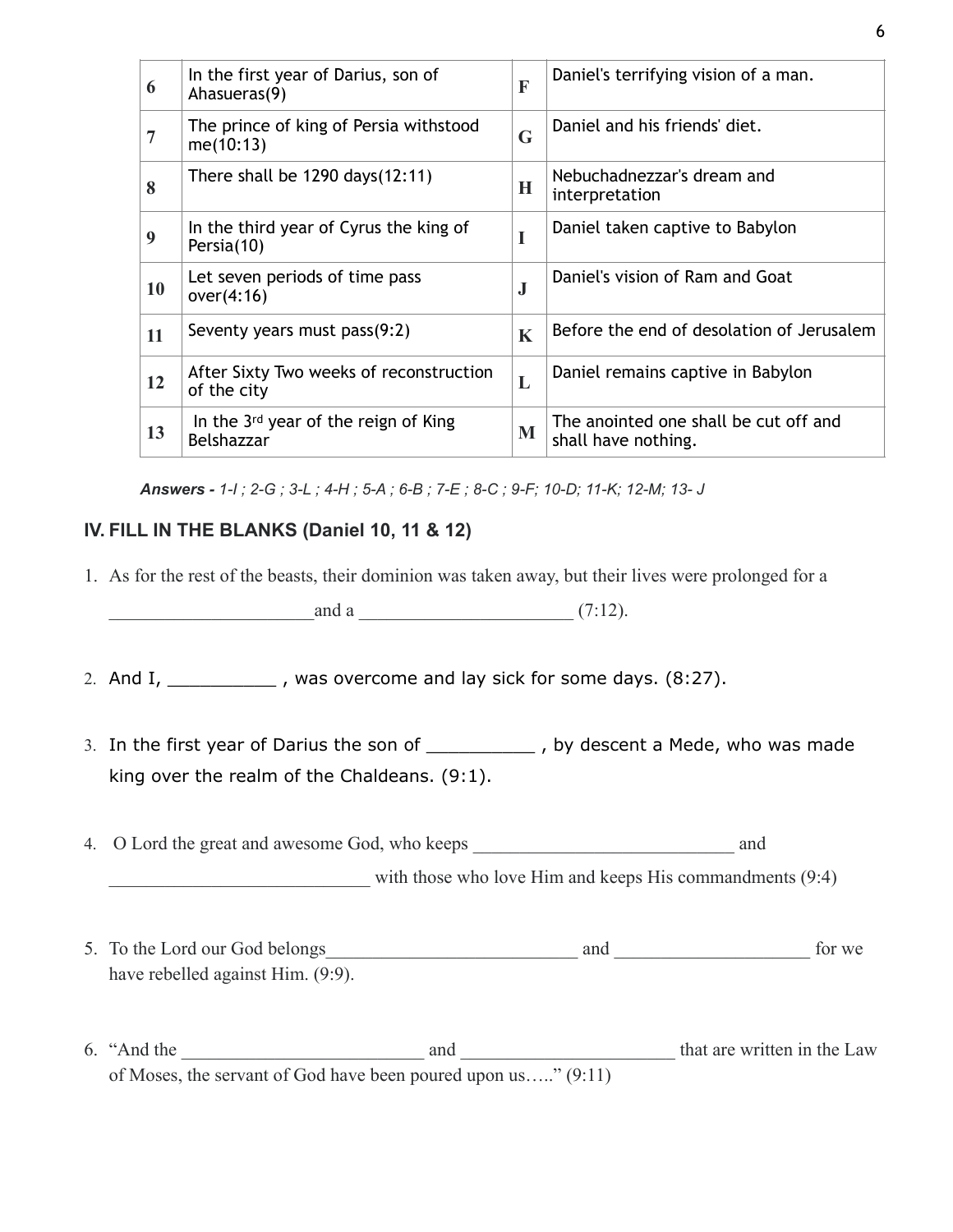- 7. O Lord hear, O Lord forgive, O Lord pay attention and act. Do not delay, do not for your own sake, O my God, for your and your and your and your are called by your name.  $(9:19)$
- 8. And he shall make a strong covenant with many for one week and for half of the week he shall put an end to  $\qquad \qquad \text{and} \qquad \qquad (9.27)$
- 9. And he understood the \_\_\_\_\_\_\_\_ and had understanding of the \_\_\_\_\_\_\_\_\_\_\_\_\_. (10:1)
- 10.On the twenty-fourth day of the first month, as I was standing on the bank of the great river (that is, the \_\_\_\_\_\_\_\_\_\_\_\_\_\_\_\_\_\_\_\_) (10:4)
- 11.I lifted up my eyes and looked, and behold, a man clothed in example in the section of fine gold from **a** around his waist. (10:5) 12. His body was like \_\_\_\_\_\_\_\_\_\_\_\_\_, his face like the appearance of  $\qquad \qquad$ , his
- eyes like flaming \_\_\_\_\_\_\_\_\_\_\_\_\_\_\_, his arms and legs like the gleam of burnished , and the sound of his words like the sound of a  $(10.6)$
- 13.My \_\_\_\_\_\_\_\_\_\_\_\_\_\_\_ appearance was fearfully changed, and I retained no \_\_\_\_\_\_\_\_\_\_. (10:8)
- 14. Then I heard the sound of his end as I heard the sound of his  $\vert$ , I fell on my face in deep sleep with my face to the ground. (10:9)
- 15. The prince of the kingdom of \_\_\_\_\_\_\_\_\_\_\_\_\_\_ withstood me twenty-one days, but \_\_\_\_\_\_\_\_, one of the chief princes, came to help me, for I was left there with the kings of \_\_\_\_\_\_\_, and came to make you understand what is to happen to your people in the latter days. For the vision is for  $y = y$ et to come." (10:13,14)
- 16. When he had spoken to me according to these words, I turned my face toward the ground and was \_\_\_\_\_\_\_\_\_\_\_\_\_\_\_. (10:15)
- 17.And behold, one in the likeness of the \_\_\_\_\_\_\_\_\_\_\_\_\_\_\_ of man touched my lips. (10:16)
- 18. For now no come in me, and no contract is left in me. (10:17)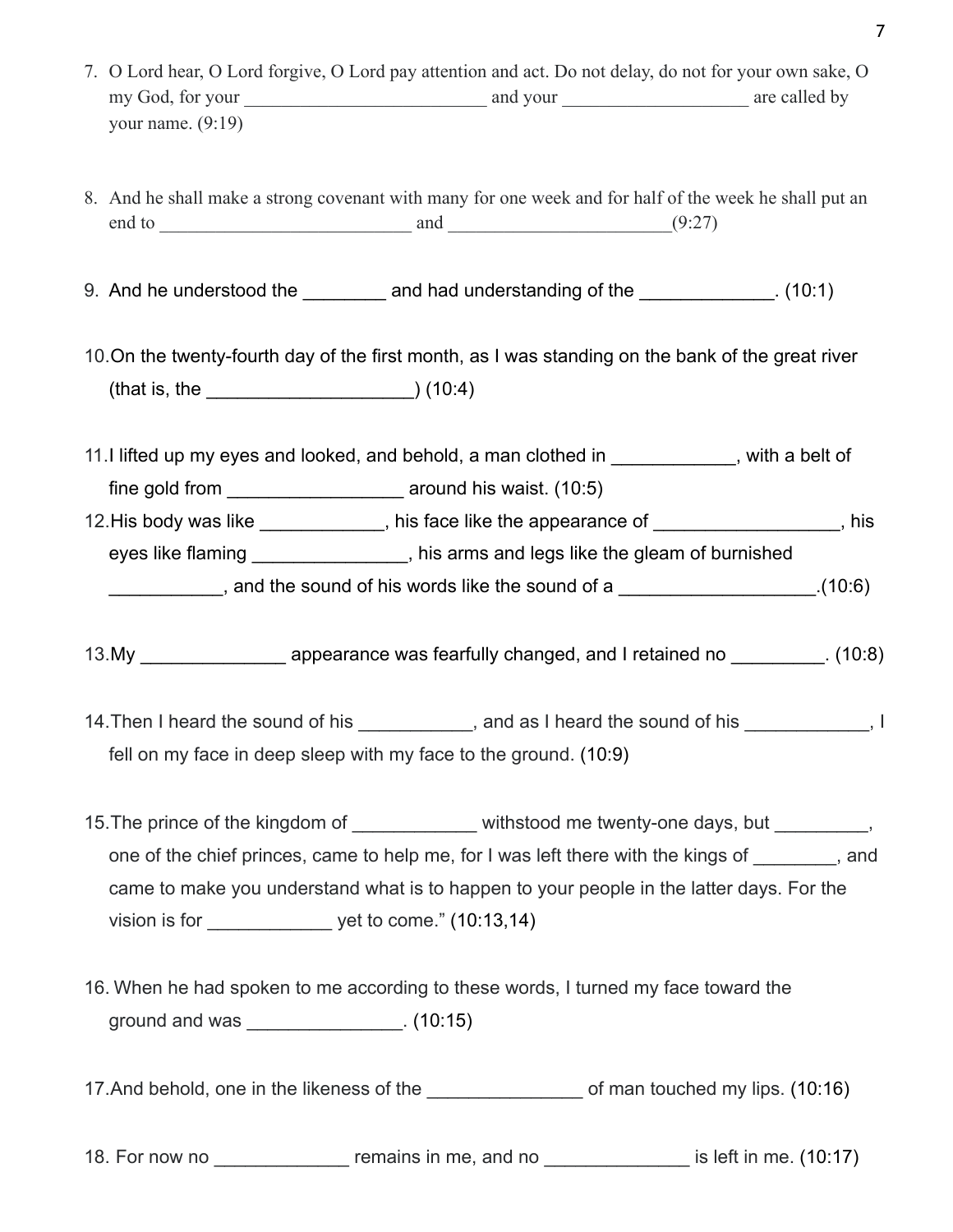- 19. Behold, The more kings shall arise in The Communication and a Theorem and Shall be far richer than all of them. (11:2)
- 20.And as soon as he has arisen, his kingdom shall be \_\_\_\_\_\_\_\_\_ and \_\_\_\_\_\_\_ toward the four winds of \_\_\_\_\_\_\_\_\_\_\_, but not to his \_\_\_\_\_\_\_\_\_\_\_\_\_\_\_, nor according to the authority with which he ruled, for his kingdom shall be \_\_\_\_\_\_\_\_\_\_\_\_ up and go to others besides these. (11:4)
- 21.After some years they shall make an  $\blacksquare$  and the  $\blacksquare$  and the  $\blacksquare$ king of the south shall come to the king of the north to make an \_\_\_\_\_\_\_\_\_\_\_\_\_\_\_\_. (11:6)
- 22. But she shall not retain the strength of her the strength of her and he and his shall not endure, but she shall be given up, and her \_\_\_\_\_\_\_\_\_\_\_\_\_\_\_\_, he who fathered her, and he who ber in those times. (11:6)
- 23. He shall come against the and enter the of the king of the \_\_\_\_\_\_\_\_\_, and he shall deal with them and shall prevail. (11:7)
- 24. He shall also carry off to entity their gods with their their images and their precious vessels of \_\_\_\_\_\_\_\_\_ and \_\_\_\_\_\_, and for some years he shall refrain from attacking the king of the \_\_\_\_\_\_\_\_\_\_. (11:8)
- 25. "His shall wage war and assemble a multitude of great forces, which shall keep coming and \_\_\_\_\_\_\_\_\_\_\_\_\_\_\_\_\_\_ and pass through, and again shall carry the war as far as his \_\_\_\_\_\_\_\_\_\_\_\_\_\_\_." (11:8)
- 26.And when the the the staten away, his heart shall be  $\sim$ and he shall cast down tens of thousands, but he shall not \_\_\_\_\_\_\_\_\_\_\_\_\_\_. (11:12)
- 27. For the king of the same of the shall again raise a same section of greater than the first. (11:13)
- 28. "In those times many shall rise against the king of the same and the violent among your own people shall lift themselves up in order to fulfill the the solut they shall fail. Then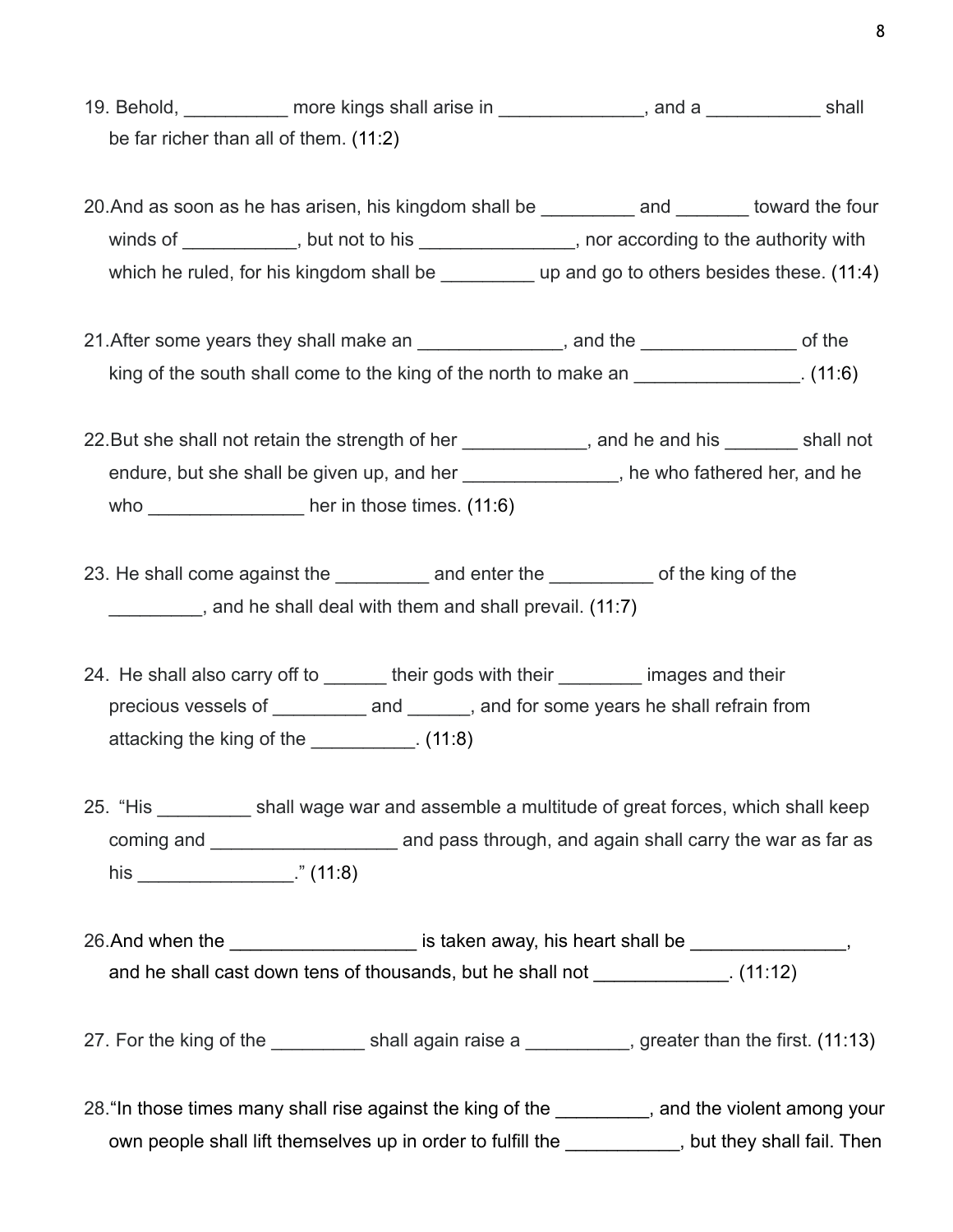the king of the **EXEC SHALL SHALL COME AND THE SHALL COME A** and take a wellfortified city. (11:14,15) 29.He shall give him the \_\_\_\_\_\_\_\_\_\_\_\_\_\_\_ of \_\_\_\_\_\_\_\_\_\_\_\_\_\_ to destroy the kingdom, but it shall not stand or be to his \_\_\_\_\_\_\_\_\_\_\_\_\_\_\_\_\_\_\_\_\_\_\_\_\_\_\_\_\_\_\_\_\_\_.(11:17) 30.Then he shall turn his face back toward the \_\_\_\_\_\_\_\_\_\_\_\_\_\_\_\_ of his own land, but he shall stumble and fall, and shall not be \_\_\_\_\_\_\_\_\_\_\_\_\_\_\_. (11:19) 31. "Then shall arise in his place one who shall send an Theorem 2011 of tribute for the glory of the \_\_\_\_\_\_\_\_\_\_\_\_\_\_. But within a few days he shall be broken, neither in nor in . (11:20) 32. And from the time that an alliance is made with him he shall act example is not and he shall become strong with a \_\_\_\_\_\_\_\_\_\_\_\_\_\_people. (11:23) 33. And as for the two kings, their hearts shall be bent on doing They shall speak at the same table, but to no avail, for the the same is yet to be at the time appointed. (11:27) 34. For ships of **State Shall come against him, and he shall be afraid and withdraw, and** 34. For ships of shall turn back and be enraged and take action against the holy covenant. (11:30) 35. The state of the shall appear and the temple and fortress, and shall take away the regular burnt offering. And they shall set up the abomination that makes \_\_\_\_\_\_\_\_\_\_\_\_\_\_\_\_\_\_. (11:31) 36. He shall \_\_\_\_\_\_\_\_\_\_\_\_\_ himself and \_\_\_\_\_\_\_\_\_\_\_\_\_\_ himself above every god, and shall speak astonishing things against the God of gods. (11:36) 37. "At the time of the end, the king of the south shall attack him, but the king of the north shall

rush upon him like a \_\_\_\_\_\_\_, with chariots and horsemen, and with many  $(11.40)$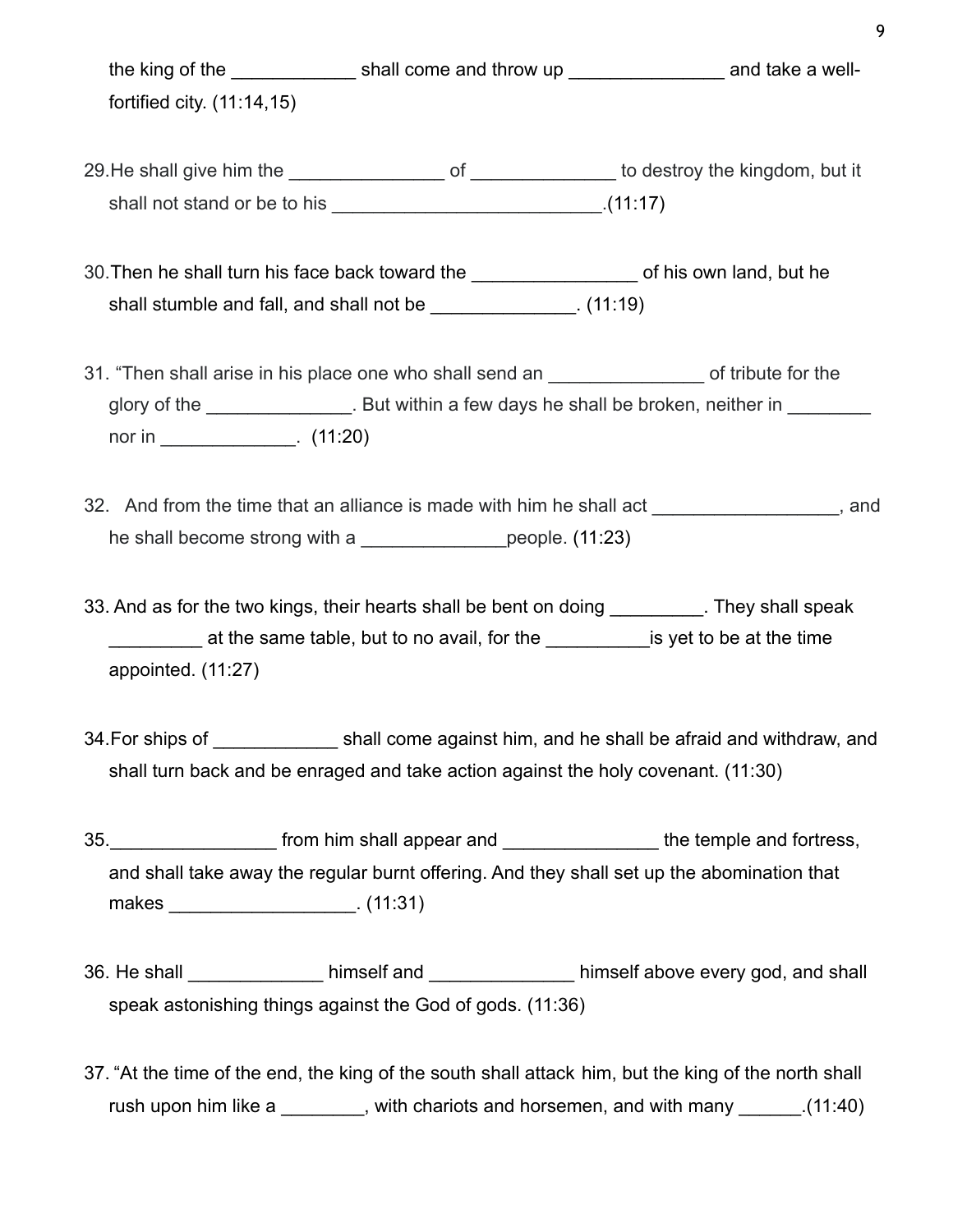38. He shall become ruler of the treasures of gold and of silver, and all the precious things of

and the and the zero and the shall follow in his train. (11:43)

39. And he shall pitch his palatial tents between the and the glorious holy and the glorious holy and the shall pitch his palatial tents between the Yet he shall come to his with none to help him. (11:45)

40. ………….he raised his right hand and his left hand toward heaven and swore by him who lives forever that it would be for a \_\_\_\_\_\_\_\_\_\_\_, \_\_\_\_\_\_\_\_\_\_\_\_ and \_\_\_\_\_\_\_\_\_\_\_\_\_ (12:7)

41. "Go your way, Daniel, for the words are \_\_\_\_\_\_\_\_\_\_\_\_ up and \_\_\_\_\_\_\_\_\_\_ until the time of the end. (12:9)

42.And from the time that the discussed burnt offering is taken away and the abomination that makes  $\frac{1}{2}$  is set up, there shall be 1,290 days. (12:11)

43. But go your way till the the state of the And you shall and shall the state in your allotted place at the end of the days." (12:13)

### **V. True or false (Daniel 10, 11 & 12)**

- 1. Daniel declared, "I saw in my vision by night, and behold I saw the seven winds of heaven were stirring up the great sea". (False. It was the four winds of heaven 7:2)
- 2. The first was like a tiger and had eagles' wings. (False. It was lion that had eagle wings 7:4)
- 3. After this I saw in the day visions, and behold, a fourth beast, terrifying and dreadful and exceedingly strong. (False. night vision 7:7)
- 4. The little horn that came up amongst the other horns in the fourth beast had eyes like the eyes of a man, and a mouth speaking great things. (True. 7:8)
- 5. These four great beasts are four soldiers who shall arise out of the earth. (False. 7:17)
- 6. "Then I desired to know the truth about the fourth beast, which was different from all the rest, exceedingly terrifying, with its teeth of iron and claws of bronze, and which devoured and broke in pieces and stamped what was left with its feet. (True 7:19)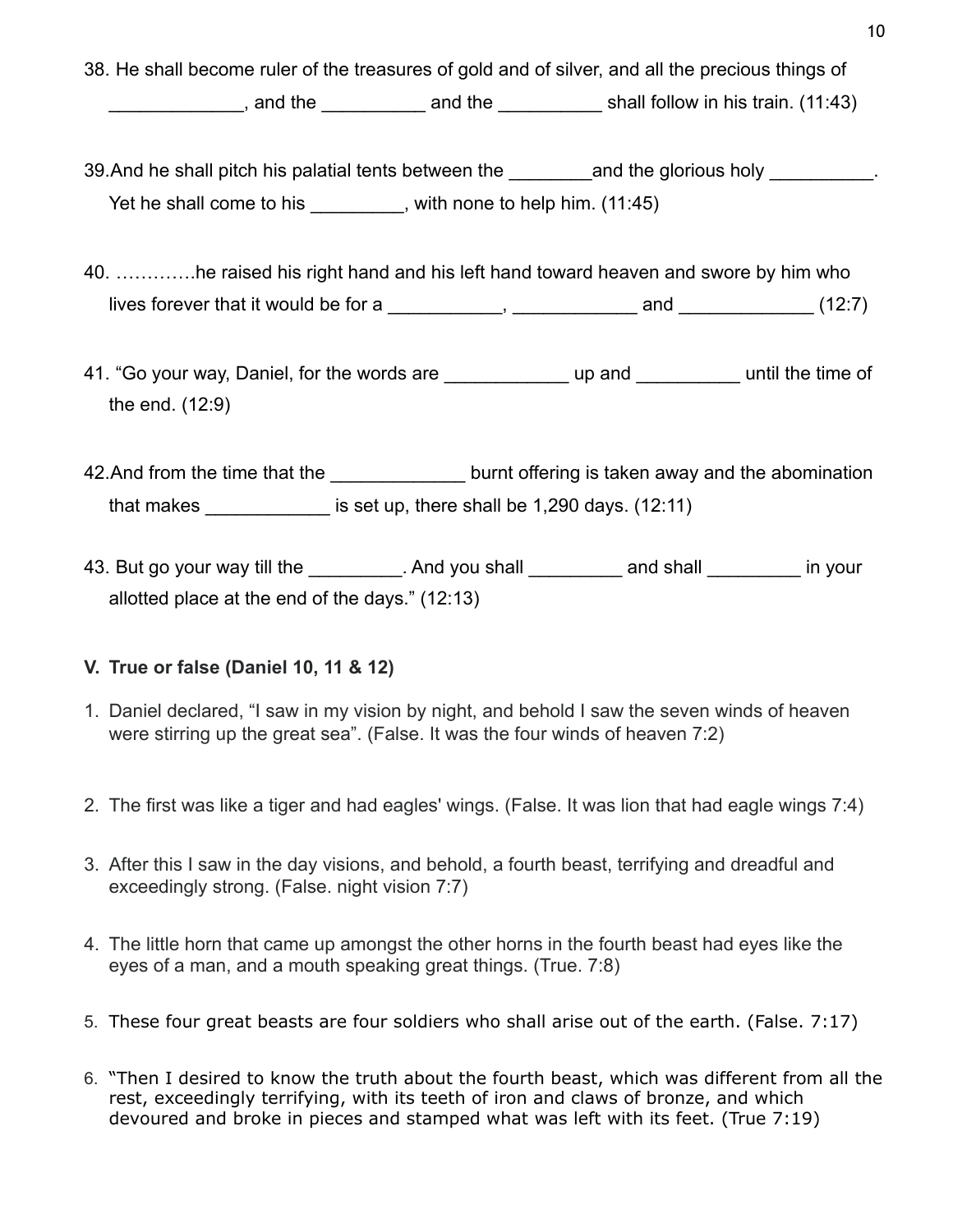- 7. As I looked, this horn made peace with the saints and prevailed over them. (False 7:21)
- 8. "Here is the beginning of the matter. As for me, Daniel, my thoughts greatly alarmed me, and my color changed, but I kept the matter in my heart." (False 7:28)
- 9. As I was considering, behold, a male goat came from the east across the face of the whole earth, without touching the ground. And the goat had a conspicuous horn between his eyes. (False 8:5)
- 10.In the first year of his reign, I, Daniel, perceived in the books the number of years that, according to the word of the LORD to Jeremiah the prophet, must pass before the end of the desolations of Jerusalem, namely, seventy years. (True 9:2)
- 11. I prayed to the LORD my God and made confession, saying, "O Lord, the great and awesome God, who keeps covenant and steadfast love with those who love him and keep his commandments. (True 9:4)
- 12.To us, O LORD, belongs open shame, to our kings, to our princes, and to our mothers, because we have sinned against you. (False 9:8)
- 13."Seventy two weeks are decreed about your people and your holy city, to finish the transgression, to put an end to sin, and to atone for iniquity……(False. Seventy weeks 9:24)
- 14.And after the seventy-two weeks, an anointed one shall be cut off and shall have nothing. (False. Sixty weeks 9:26)
- 15.In the third year of Cyrus king of Mede a word was revealed to Daniel, who was named Belshazzar. (False. It was Cyrus king of Persia and Daniel was called Belteshazzar – 10:1)
- 16.And behold, a face touched me and set me crawling on my hands and knees. (False. It was a hand that touched him and he was trembling on his hands and knees – 10:10)
- 17.Again one having the appearance of a child touched me and strengthened me. (False. appearance of a man – 10:18)
- 18.In the first year of Darius the Persian, I stood up to confirm and strengthen him. (False. Darius the Mede11:1)
- 19.And when he has become strong through his riches, he shall stir up all against the kingdom of Rome. (False. Kingdom of Greece - 11:2)
- 20."Then the king of the north shall be strong, but one of his princes shall be stronger than he and shall rule, and his authority shall be a great authority. (False. King of the south -11:5)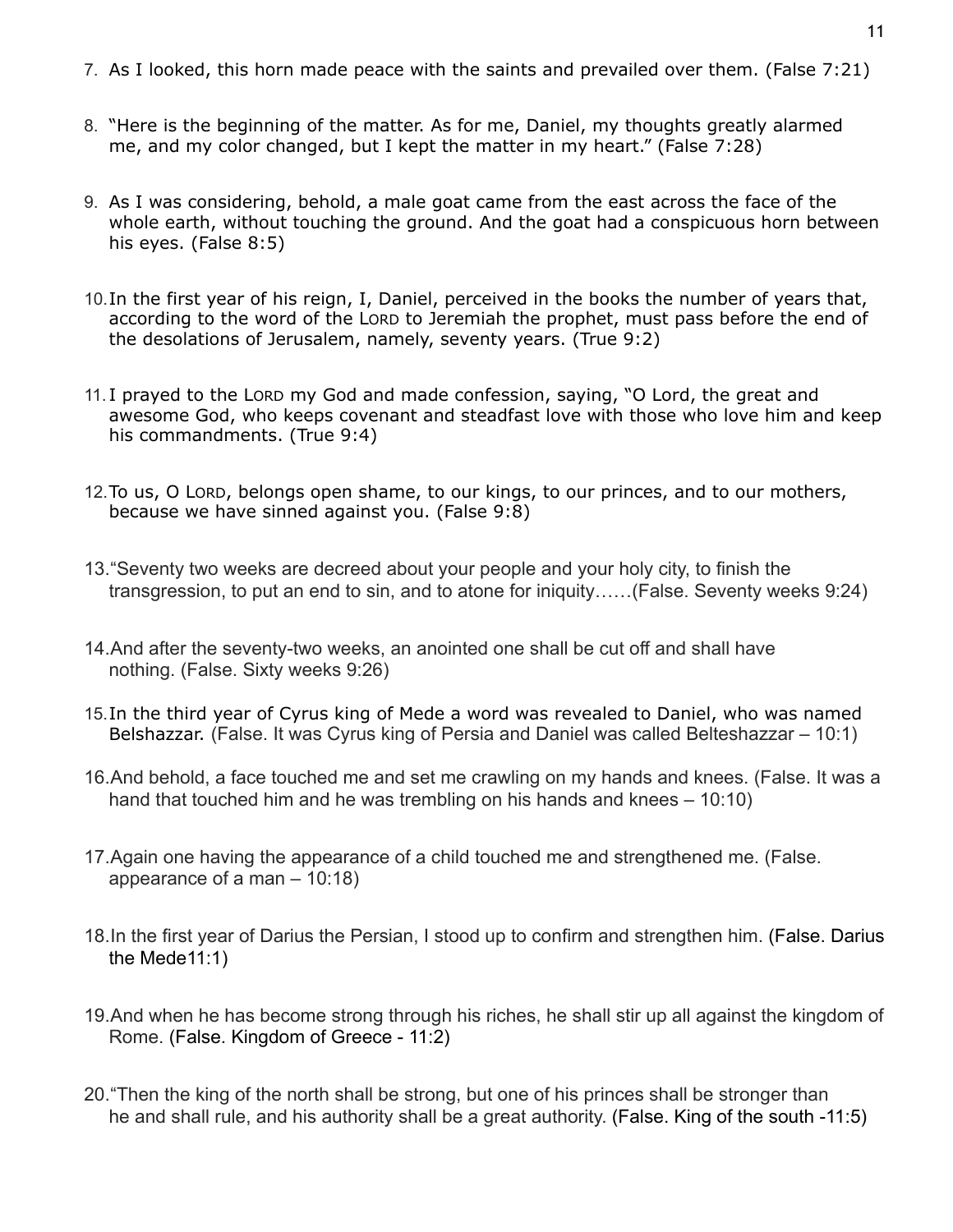- 21."And from a branch from her stem one shall arise in his place. (False. Branch from her roots -11:7)
- 22.Then the latter shall come into the realm of the king of the north but shall return to his own land. (False. King of the south -11:9)
- 23.Then the king of the north, moved with rage, shall come out and fight against the king of the south. And he shall raise a great multitude, but it shall be taken out of his hand. (False. King of the south, moved with rage ; but it shall be given into his hand -11:11)
- 24. And after some years he shall come on with a great army and no supplies. (False. Abundant supplies -11:13)
- 25. Afterward he shall turn his face to the mountain areas and shall capture many of them, but a commander shall put an end to his insolence. (False. Turn his face to the coastlands -11:18)
- 26. In his place shall arise a honorable person to whom royal majesty has not been given. He shall come in without warning and obtain the kingdom by battle. (False. Not honorable but contemptible; not by battle but by flatteries -11:21)
- 27. Without warning he shall come into the poorest parts of the province, and he shall do what neither his fathers nor his fathers' fathers have done, scattering among them plunder, spoil, and goods. He shall devise plans against the weak, forever. (False. Richest parts not poorer; strongholds not the weak and only for a time not forever. -11:24)
- 28. And the king of the north shall wage war with an exceedingly great and mighty army, but he shall not stand, for plots shall be devised against him. (False. King of the south. -11:25)
- 29.He shall seduce with flattery those who violate the covenant, but the people who know the king shall stand firm and take action. (False. People who know God. -11:32)
- 30.……some of the wise shall prosper, so that they may be refined, purified, and made white, until the time of the end, for it still awaits the appointed time. (False. Stumble not prosper. -11:35)
- 31. A god whom his fathers know he shall honor with gold and silver, with precious stones and costly gifts. (False. A god who his fathers did not know. -11:38)
- 32.He shall stretch out his hand against the countries, and the land of Israel shall not escape. (False. Land of Egypt not Israel. -11:42)
- 33.But news from the south and the west shall alarm him, and he shall go out with great fury to destroy and devote many to destruction. (False. From the east and the north. -11:44)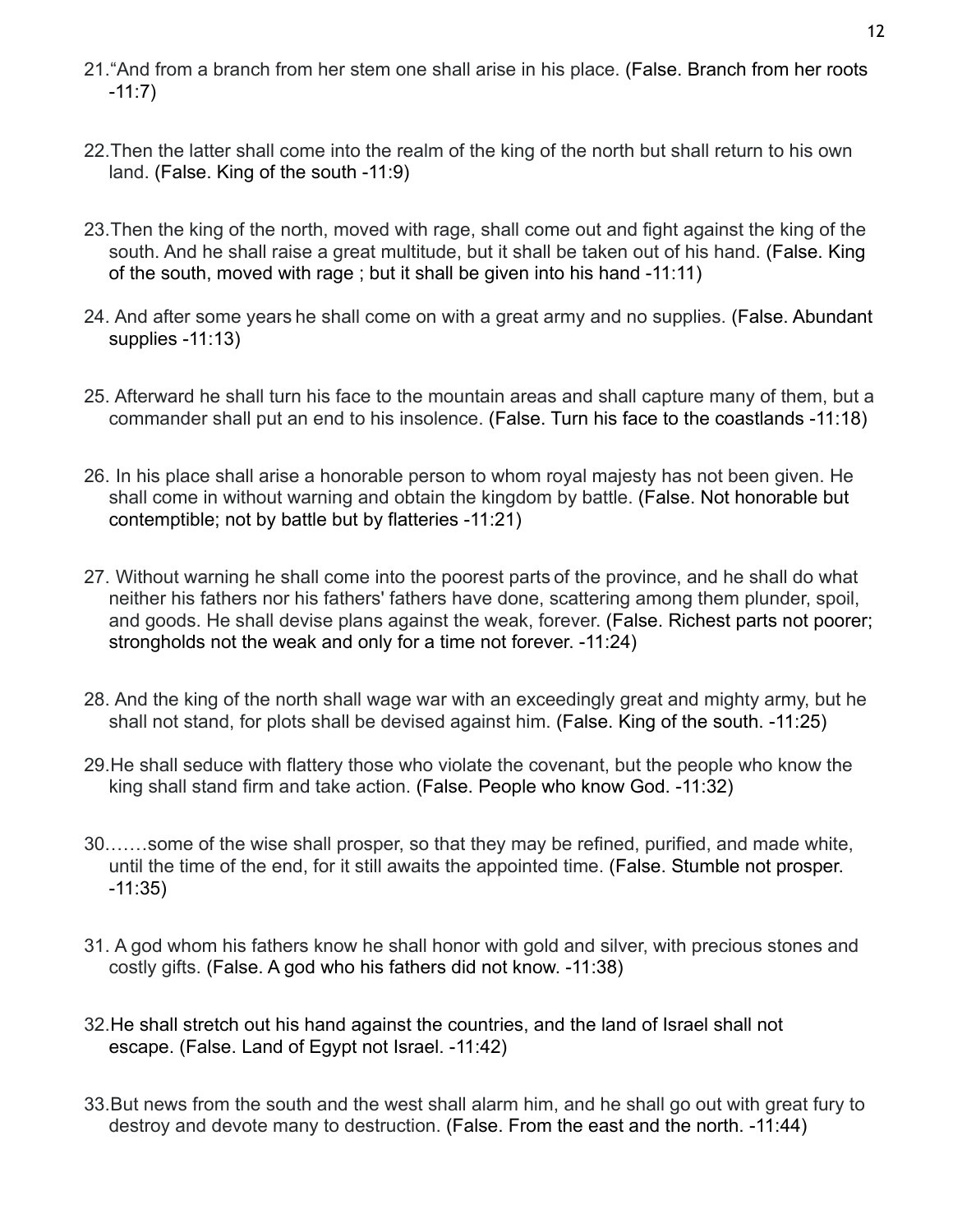- 34.But at that time your people shall be delivered, everyone who lives in Jerusalem. (False. Everyone whose name shall be found written in the book. -12:1)
- 35.And many of those who sleep in the dust of the earth shall awake, some to monotonous life, and some to shame and everlasting contempt. (False. Everlasting life not monotonous. -12:2)
- 36. And I heard the man clothed in linen, who was beside the waters of the stream. (False. Above not beside. -12:7)
- 37.Many shall purify themselves and make themselves white and be refined, but the wicked shall act wickedly. (True - 12:10)
- 38. Blessed is he who waits and arrives at the 1,290 days. (False. 1335 days. -12:12)

### **VI CHOOSING THE RIGHT ANSWER DANIEL – CHAPTER 10, 11 & 12**

- 1. What does the name "Daniel" mean?
- $\Box$ Interpreter of dreams
- ☑ God is my judge
- $\Box$  Gift of God
- $\Box$  Someone who would become famous
- 2. During the reign of Darius, Daniel had a series of prophetic visions. Which was *NOT* a subject of these visions?
- $\Box$  The future of the Nation of Israel
- $\Box$  The end of time
- $\Box$  The coming of the Messiah
- The rise of the Essene Empire**.**
- 3. How many times does Gabriel appear in Daniel? (i.e. mentioned by name)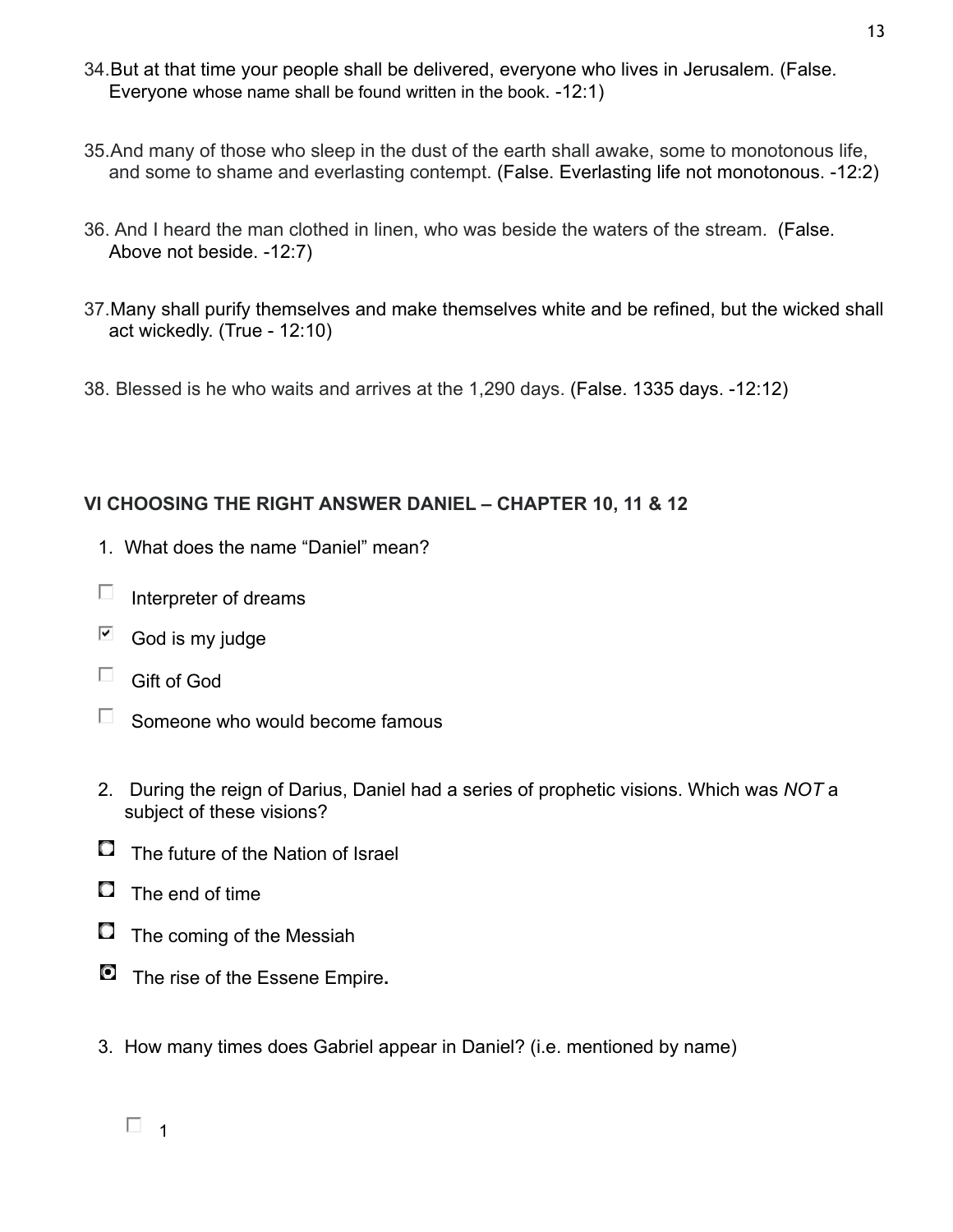- $\overline{2}$
- $\Box$  3
- $\Box$ <sub>4</sub>
- 4. What was the capital of Elam? Dan 8:2
- $\square$  Edom
- $\overline{\blacktriangledown}$ Susa
- $\square$  Dura
- $\Box$  Cairo
- 5. Which empire does the ram denote? Dan 8:20
- $\square$  Edom
- $\Box$  Greece
- $\square$  Syria
- $\overline{\boxtimes}$  Mede and Persia
- 6. Which empire does the goat denote? Dan 8:21
- $\square$  Syria
- $\Box$  Mede and Persia
- $\overline{\blacksquare}$  Greece
- $\Box$  Egypt
- 7. Who is the angel who first appeared to Daniel in a vision?
- $\overline{\mathbf{y}}$ Gabriel
- $\Box$ Michael
- $\Box$  Raphael
- $\Box$  Uriel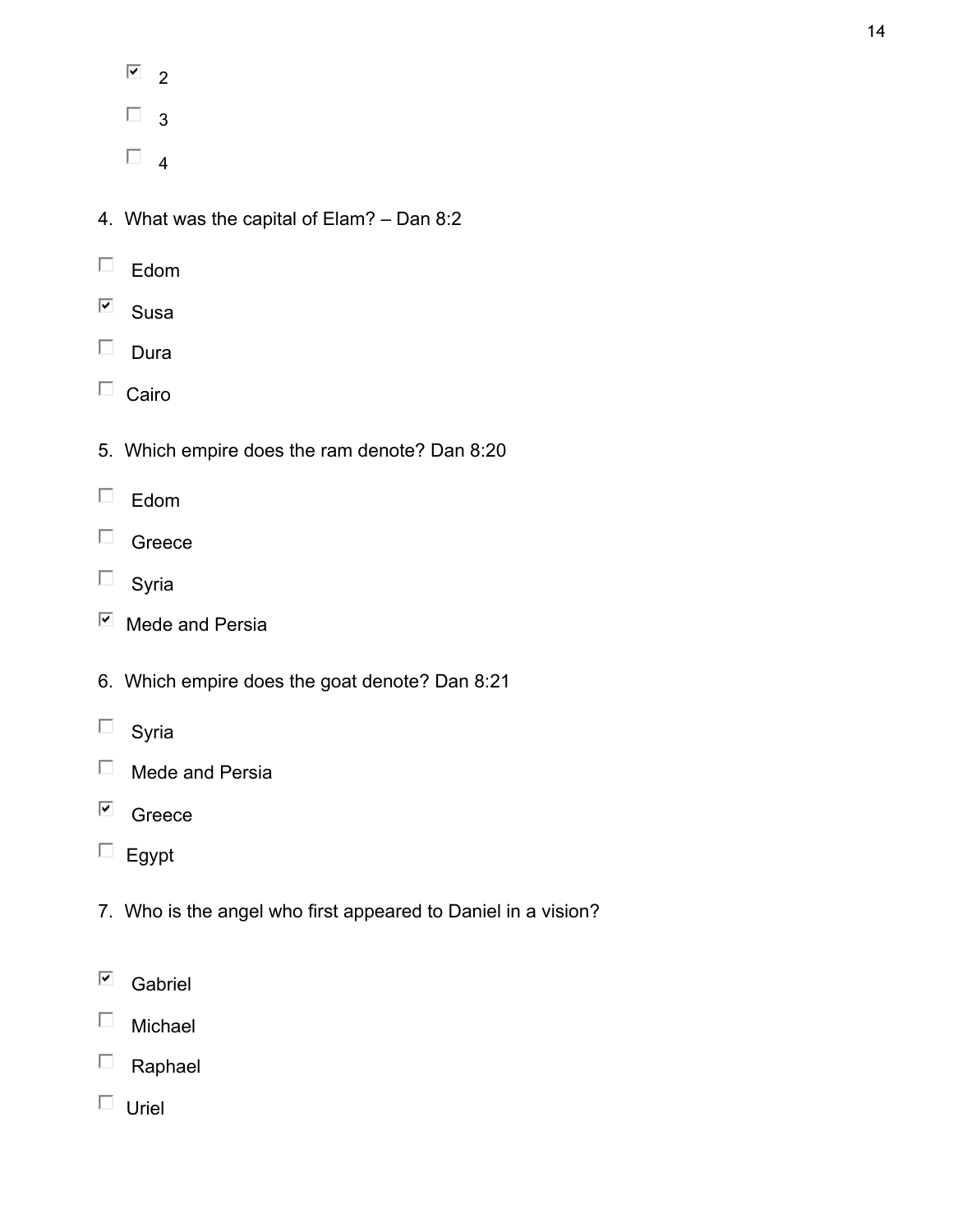- 8. The appearance of the man clothed in linen -Dan. 10:4-6
- $\Box$ body like Beryl
- $\Box$ eyes like flaming torches
- $\Box$  face like the appearance of lightning
- $\overline{\mathbf{v}}$ All of the above
- 9. The man told clothed in linen told Daniel he had come because Dan. 10:12
- $\Box$  God sent me
- $\Box$  You were chosen to hear the prophetic words
- ☑ Of your words
- $\Box$  The King sent me
- 10.Who helped the man clothed in linen? Dan 10:13
- $\Box$ Gabriel
- $\overline{\blacktriangledown}$ Michael
- $\square$  Lucifer
- Alexander
- 11.Who withstood the man clothed in linen? Dan 10:13
- $\Box$ Prince of peace
- $\Box$  Prince of Mede
- $\Box$  Prince of Babylon
- $\overline{\mathbb{P}}$  Prince of Persia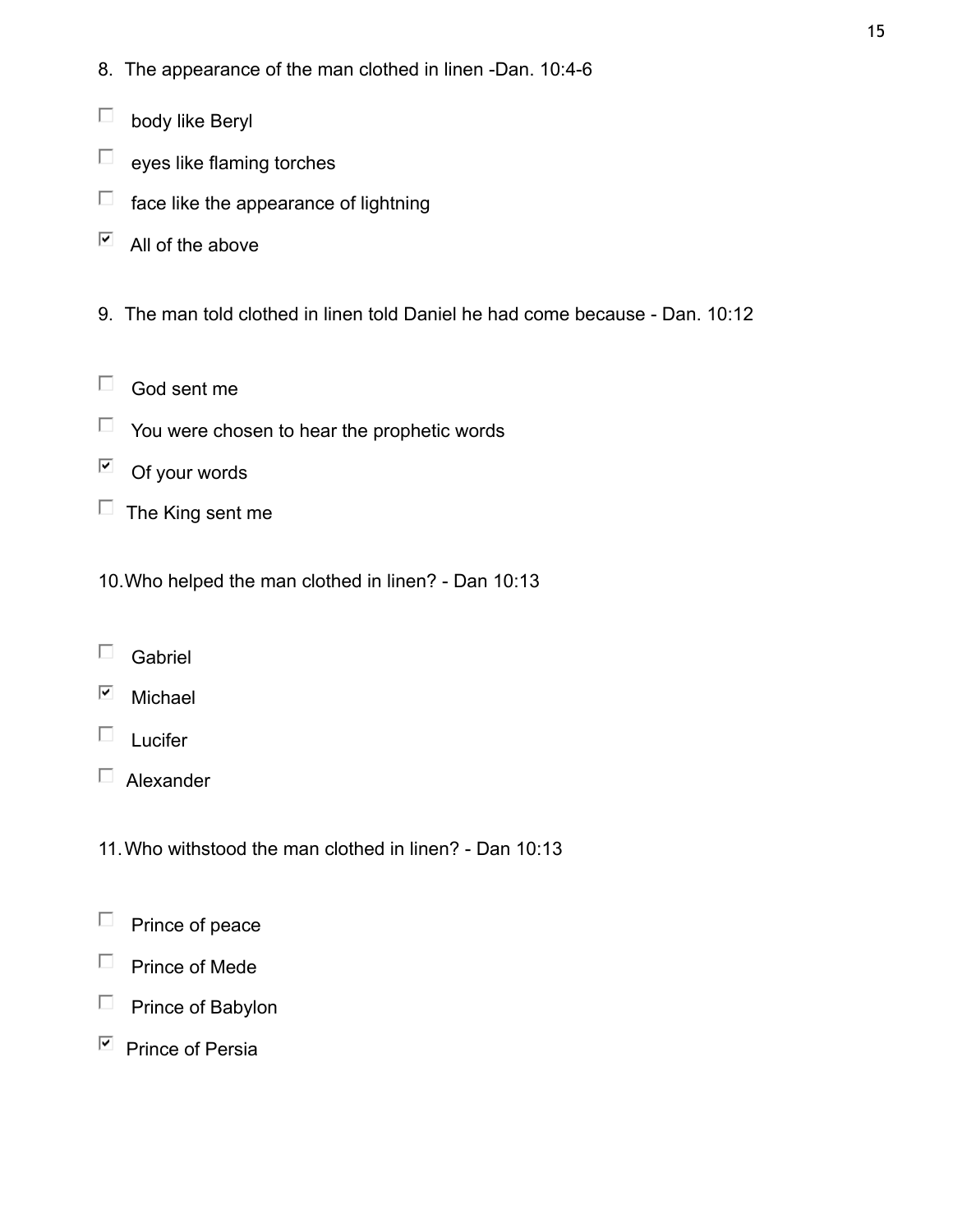- 12.And behold, one in the likeness of the children of \_\_\_\_\_\_ touched my lips. Then I opened my mouth and spoke. - Dan. 10:16
- $\Box$ Angels
- God
- $\square$  Lucifer
- $\overline{\blacksquare}$  Man
- 13.Then he said, "Do you know why I have come to you? But now I will return to fight against the prince of Persia; and when I go out, behold, the prince of \_\_\_\_\_ will come. - Dan 10:20
	- Greece
	- $\Box$  The Medes
	- $\Box$  Israel
	- World
- 14.But I will tell you what is inscribed in the book of truth: there is none who contends by my side against these except \_\_\_\_\_, your prince. - Dan. 10:21
	- $\Box$  My son
	- $\Box$  My brother
	- $\square$  Gabriel
	- $\overline{\phantom{a}}$  Michael

How many kings are mentioned in Daniel 11?

- $\Box$  5
- $\Box$  2
- $\overline{9}$  3
- $\Box$  4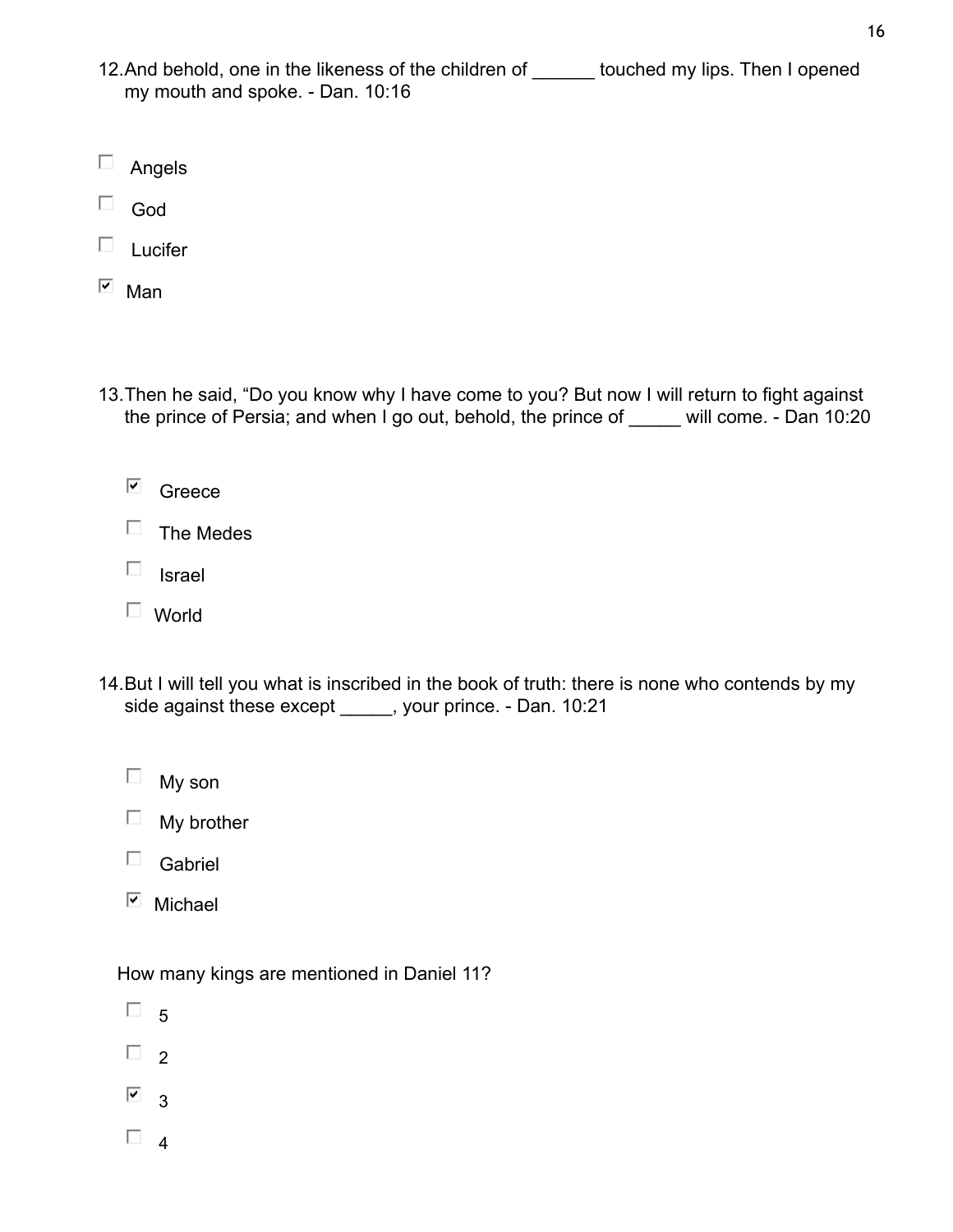### 15.The Stubborn King:

- ⊽ is mentioned nowhere in Daniel 11.
- $\Box$ honored ''a god whom his fathers knew not.''
- $\Box$ is synonymous with the King of the North.
- $\Box$ is synonymous with the King of the South.

16.The daughter of which king goes to form an alliance with the son of another king - Dan. 11:6

- $\Box$ King of the south
- $\Box$ King of the north
- $\Box$ King of Babylon
- $\Box$  King of Persia
- 17.But he who comes against him shall do as he wills, and none shall stand before him. And he shall stand in the \_\_\_\_\_ land, with destruction in his hand. - Dan. 11:16
- $\Box$ Promised
- $\overline{\mathbf{v}}$ **Glorious**
- $\Box$  Holy
- $\Box$  Cursed
- 18.In his place shall arise a contemptible person to whom royal majesty has not been given. He shall come in without warning and obtain the kingdom by \_\_\_\_\_. - Dan 11:21
- ⊽ **Flatteries**
- $\Box$ Battle
- $\Box$  Deceit
- $\Box$  Popular Approval

19. Armies shall be utterly swept away before him and broken, even the prince of.. - Dan. 11:22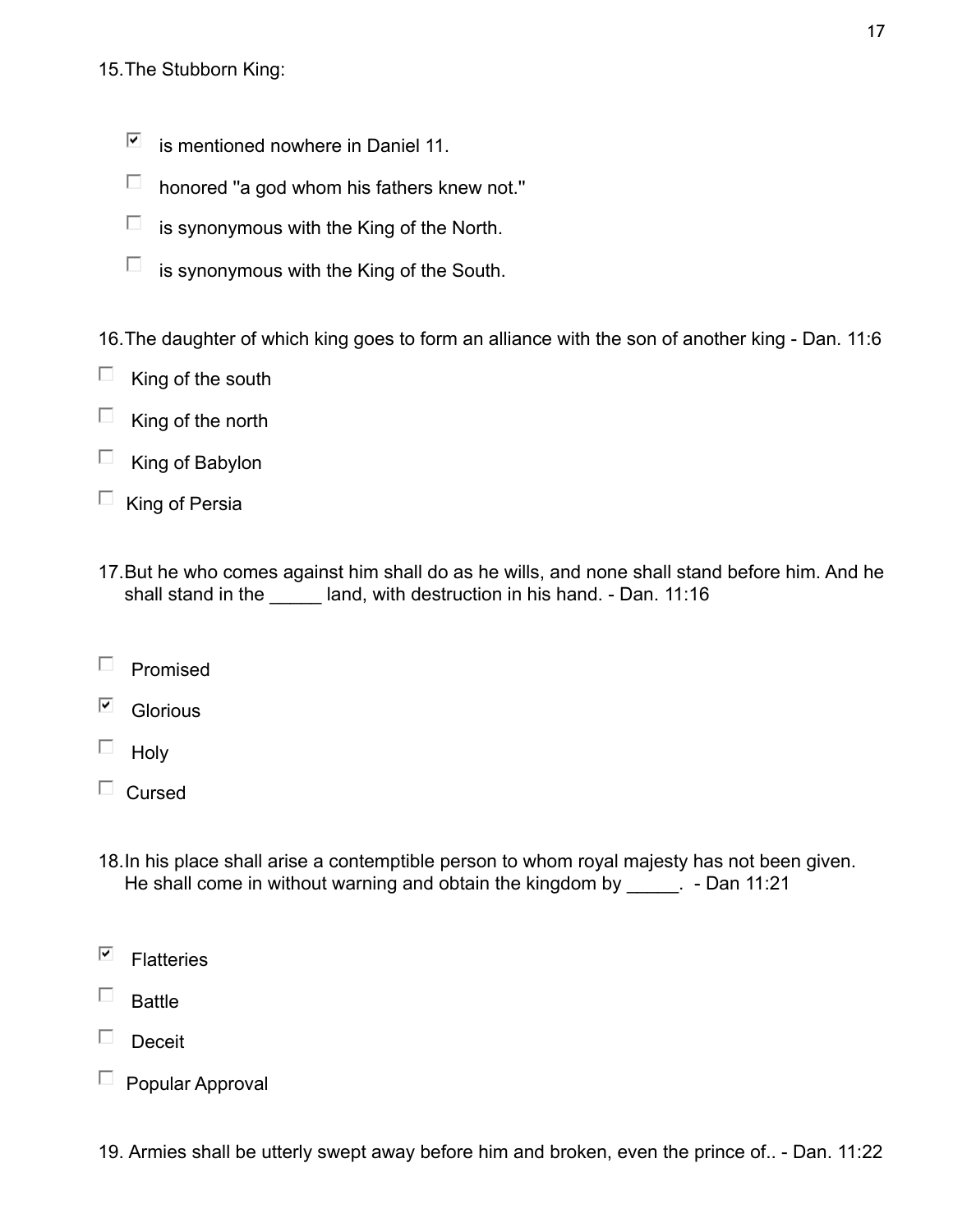| Persia |
|--------|
|--------|

 $\square$  Egypt

⊽ the covenant

 $\Box$  the people

20. Without \_\_\_\_\_\_\_\_\_ he shall come into the richest parts of the province, and he shall do what neither his fathers nor his fathers' fathers have done..... - Dan. 11:24

 $\Box$  Authority

 $\Box$  Permission

 $\overline{\mathsf{w}}$  Warning

| Qualification |
|---------------|
|---------------|

21. And he shall return to his land with great wealth, but his heart shall be set against the holy \_\_\_\_\_. - Dan. 11:28

 $\overline{\mathsf{C}}$  covenant

 $\Box$  Land

 $\Box$  One

 $\Box$  Gods

22. And the among the people shall make many understand, ……. - Dan. 11:33

- $\overline{\blacktriangledown}$ Wise
- $\Box$  Prophets
- $\Box$  Leaders
- 23. When they \_\_\_\_\_\_\_\_\_\_\_\_\_\_, they shall receive a little help. Dan. 11:34

 $\Box$  go to battle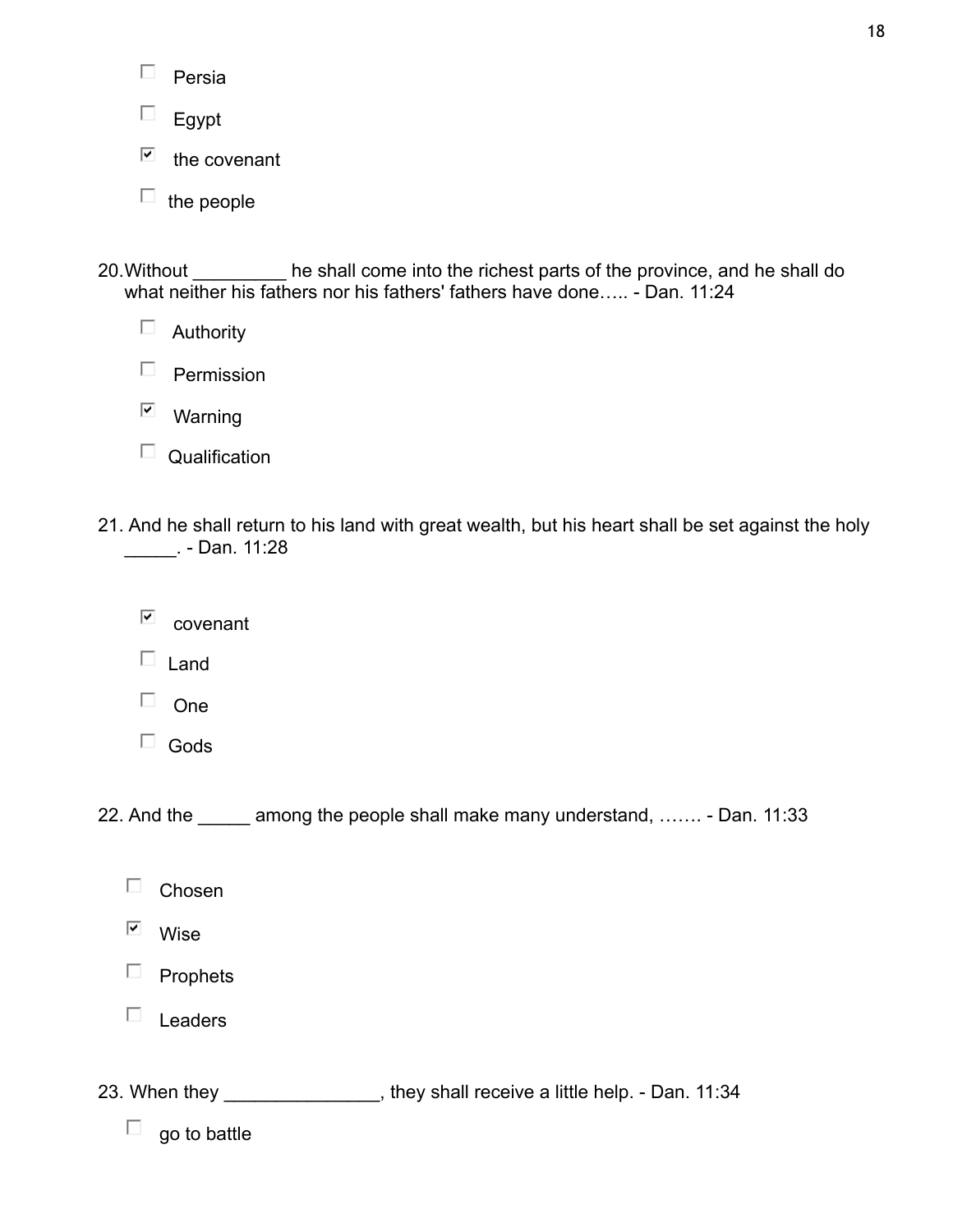- П win the battle
- $\overline{\mathbf{v}}$ stumble
- $\square$  flatter

24......... some of the wise shall stumble, so that they may be \_\_\_\_\_\_\_\_\_\_\_....... - Dan. 11:34

- $\Box$  Humiliated
- $\Box$  Unclean
- $\boxdot$  Refined, Purified and made white
- 25. "…….. He shall exalt himself and magnify himself above every god, and shall speak astonishing things against the \_\_\_\_. - Dan. 11:36
	- $\Box$  Sons of gods
	- $\Box$  God of gods
	- $\Box$  Prophets of Gods
	- $\Box$  people of the gods
- 26.He shall pay no attention to the gods of his fathers, or to the one beloved by women. He shall not pay attention to any other god, for he shall above all. - Dan. 11:37
	- $\overline{\mathbf{v}}$ Magnify himself
	- Worship Money
	- $\Box$  Worship other idols
	- $\Box$  Worship the one true God

27.He shall deal with the strongest fortresses with the help of \_\_\_\_ god. - Dan. 11:39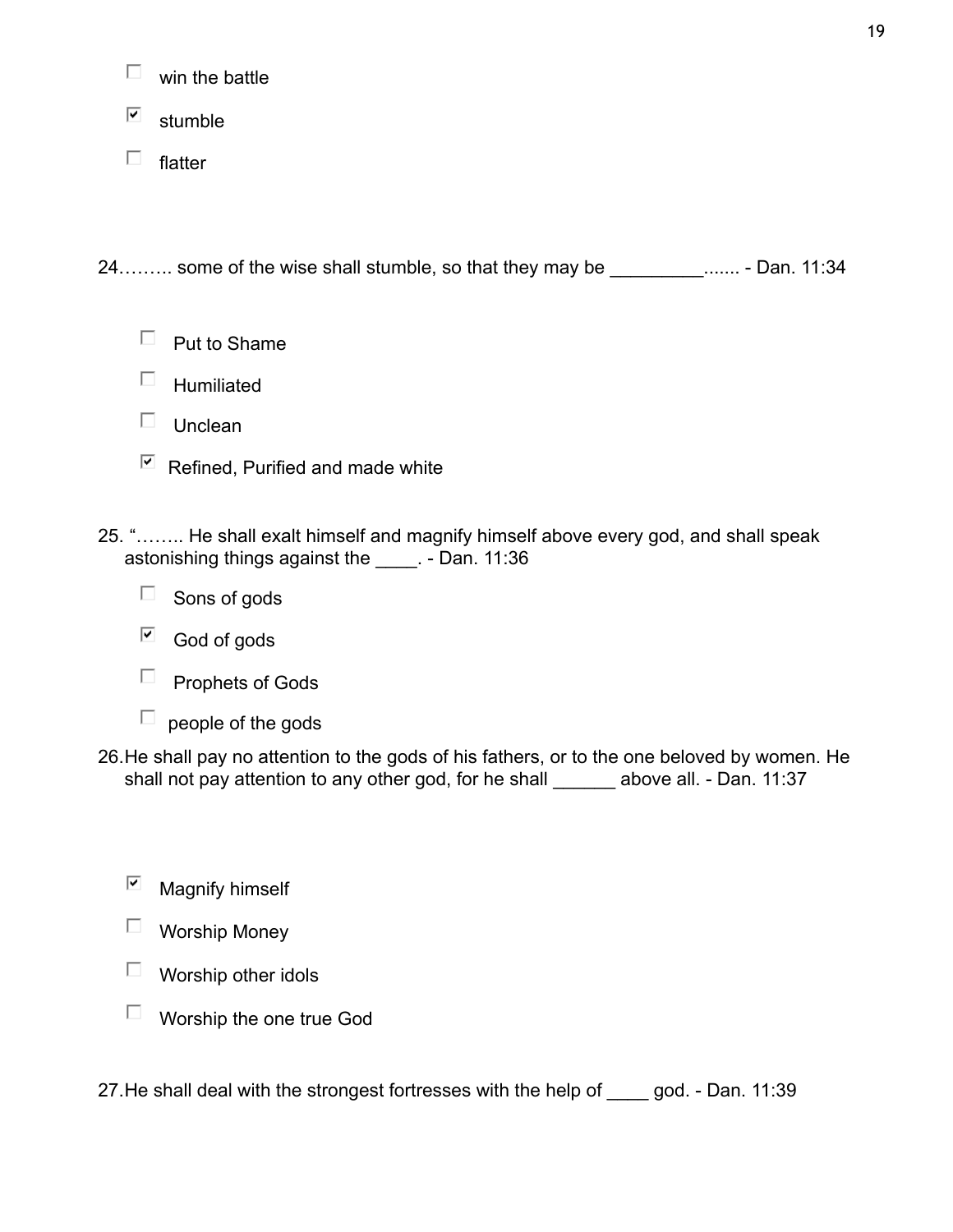☑ a foreign

- $\Box$ another universe
- $\Box$  the sun
- 28. And tens of thousands shall fall, but these shall be delivered out of his hand: \_\_\_\_\_\_ ……….. - Dan. 11:41
	- $\Box$  Israel and Judah
	- $\Box$  Babylon and Assyria
	- $\Box$  Babylon and Moab
	- $E$  Edom and Moab
- 29."At that time shall arise Michael, the great prince who has charge of your people. And there shall be a time of trouble, such as never has been since there was a nation till that time.. -Dan. 12:1
	- $\square$  Lucifer

| The Messiah |  |
|-------------|--|
|-------------|--|

- $\overline{\mathbf{v}}$ Michael
- $\square$  Gabriel
- 30. But at that time your people shall be \_\_\_\_\_\_\_\_\_\_\_\_\_\_\_, everyone whose name shall be found written in the book. . - Dan. 12:1
	- $\Box$ Killed
	- $\Box$  Taken to heaven
	- $\overline{\blacktriangledown}$ Delivered
	- $\Box$ chosen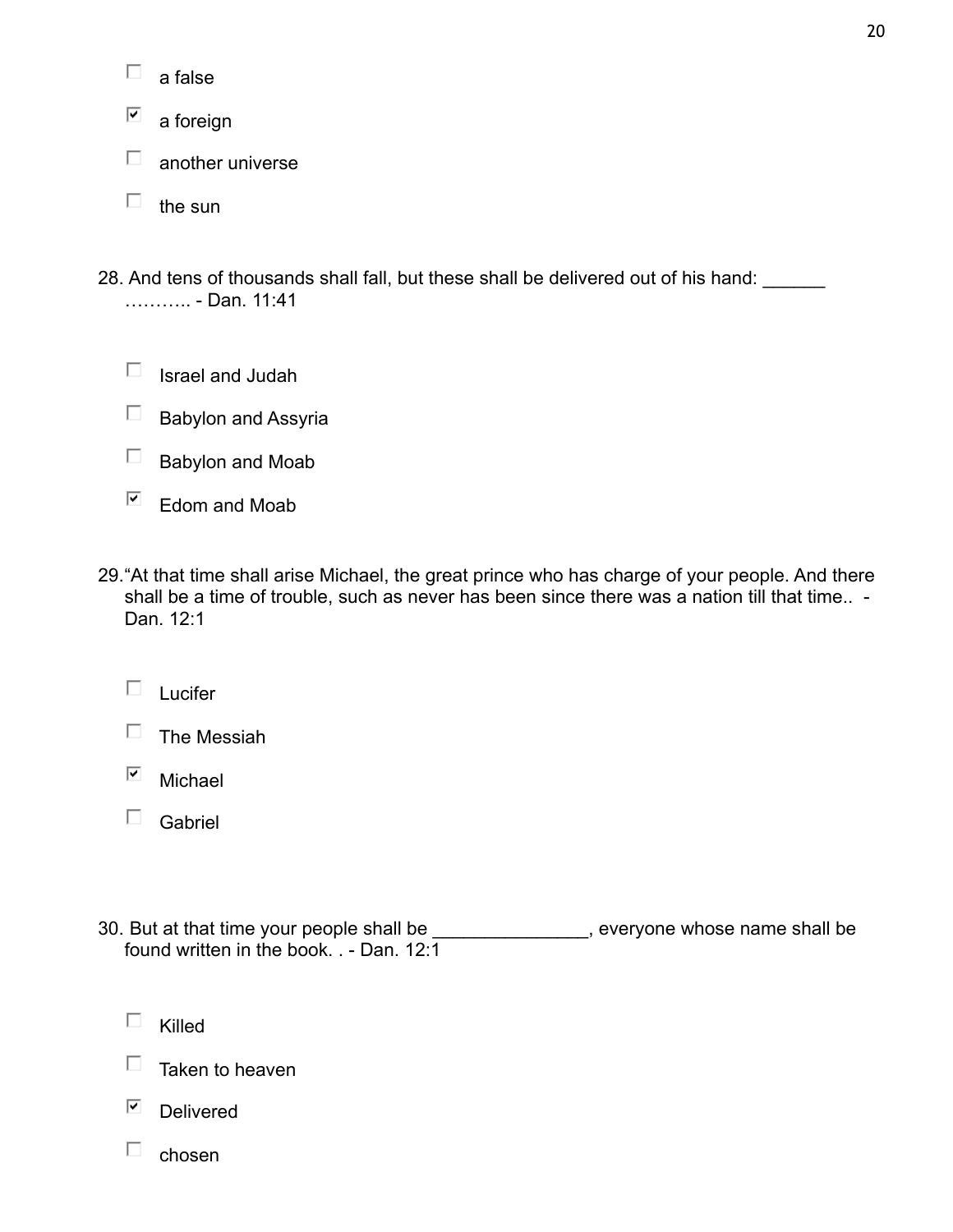31. And those who are wise shall shine like the brightness of the sky above; and those who turn many to righteousness, like the **contact to reference the contact of the many** forever and ever.- Dan. 12:3

⊽ **Stars** 

 $\square$  Moon

 $\square$  Sun

 $\square$  Seas

32.But you, Daniel, shut up the words and seal the book, until the time of the end. Many shall run to and fro, and shall increase." - Dan. 12:4

 $\Box$  Confusion

- $\boxdot$  Knowledge
- $\square$  Understanding
- $\square$  Leaders

33. The man clothed in linen swore by him who lives forever that it would be for…... - Dan. 12:7

 $\Box$  time, times, and half a time

 $\Box$  72 days

☑ 1290 days

- $\Box$  time, seven times and seven times and a half
- 34. ... when the shattering of the \_\_\_\_\_ of the holy people comes to an end all these things would be finished. - Dan. 12:7
	- $\Box$  Pride
	- $P$ ower